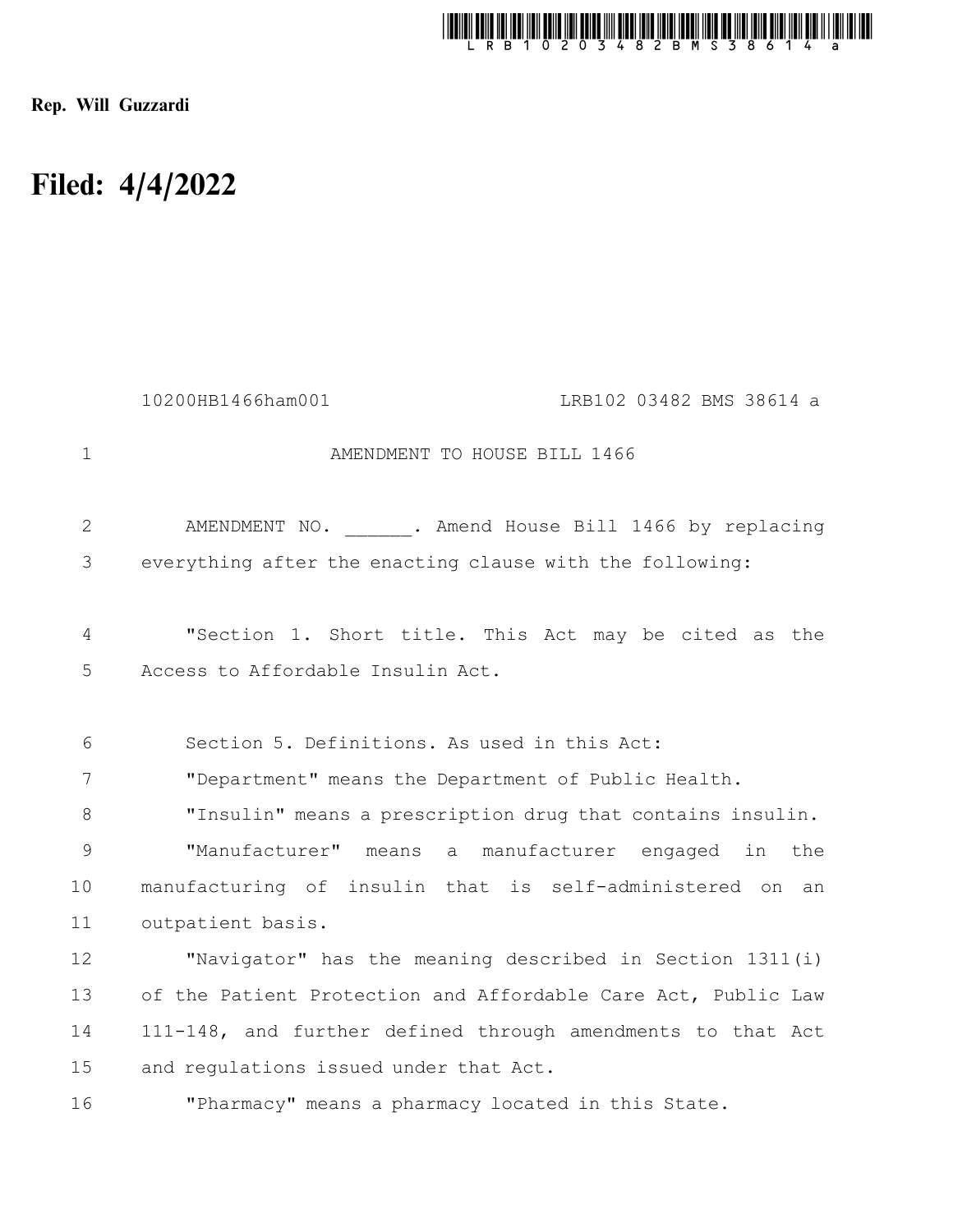10200HB1466ham001 -2- LRB102 03482 BMS 38614 a

"Prescription drug" means a drug that is required by federal or State law or rule to be dispensed only by prescription or that is restricted to administration only by practitioners. 1 2 3 4

"Urgent need of insulin" means having readily available for use less than a 7-day supply of insulin and in need of insulin in order to avoid the likelihood of suffering significant health consequences. 5 6 7 8

9

Section 10. Insulin urgent-need program.

(a) To be eligible to receive an urgent-need supply of insulin under this Section, an individual must attest to: 10 11

12

(1) being a resident of this State;

(2) not being enrolled in a medical assistance program under the Illinois Public Aid Code; 13 14

(3) not being enrolled in prescription drug coverage that limits the total amount of cost sharing that the enrollee is required to pay for a 30-day supply of insulin, including copayments, deductibles, or coinsurance, to \$35 or less, regardless of the type or amount of insulin prescribed; 15 16 17 18 19  $20$ 

(4) not having received an urgent-need supply of insulin through this program within the previous 12 months, unless authorized under subsection (m) or (n); and 21 22 23

24

(5) being in urgent need of insulin.

25

(b) The Department shall develop an application form to be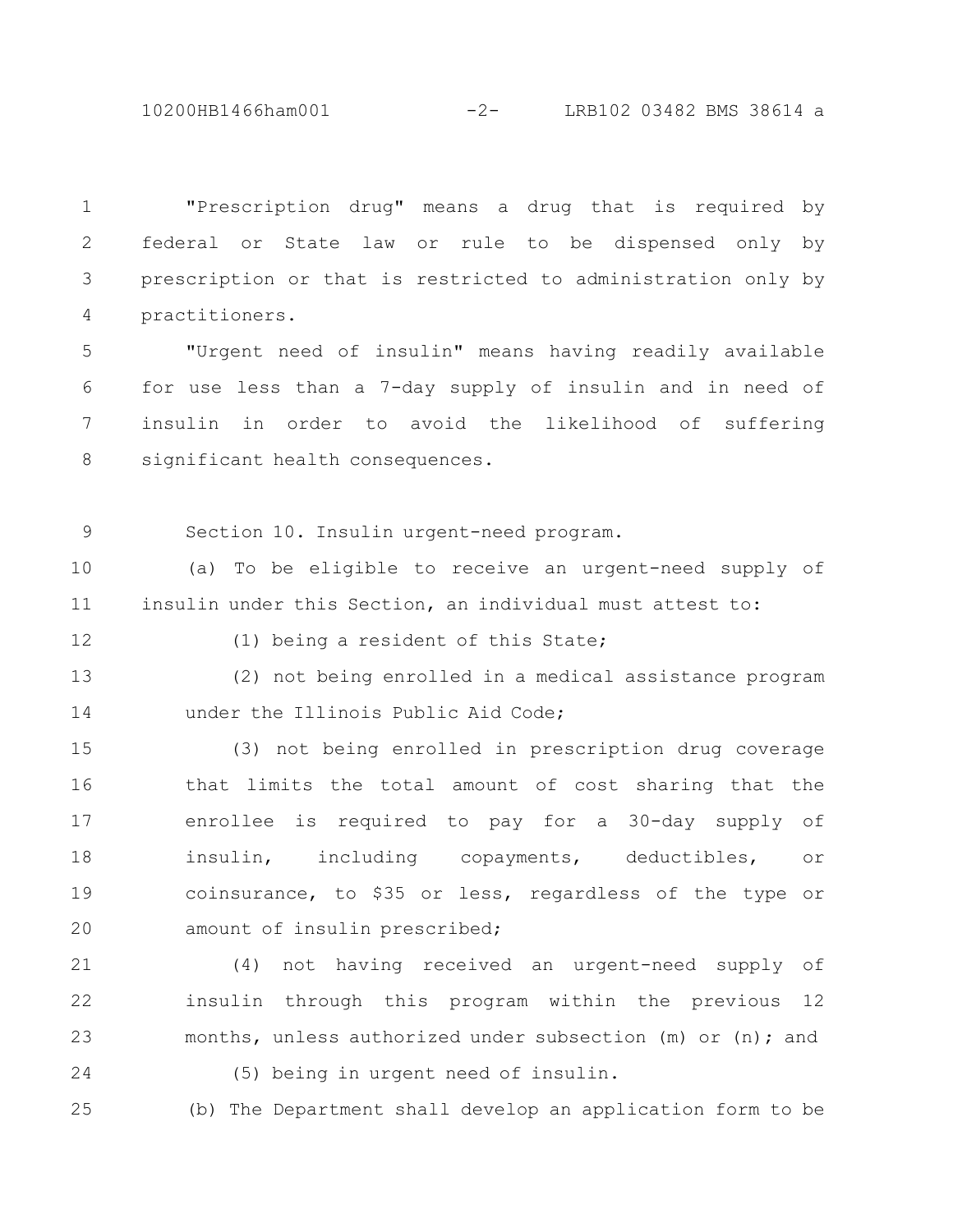10200HB1466ham001 -3- LRB102 03482 BMS 38614 a

used by an individual who is in urgent need of insulin. The application must ask the individual to attest to the eligibility requirements described in subsection (a). The form shall be accessible through the Department's website. The Department shall also make the form available to pharmacies and health care providers who prescribe or dispense insulin, hospital emergency departments, urgent care clinics, and community health clinics. By submitting a completed, signed, and dated application to a pharmacy, the individual attests that the information contained in the application is correct. 1 2 3 4 5 6 7 8 9 10

(c) If an individual is in urgent need of insulin, the individual may present a completed, signed, and dated application form to a pharmacy. The individual must also: 11 12 13

14

(1) have a valid insulin prescription; and

(2) present the pharmacist with identification indicating Illinois residency in the form of a valid Illinois identification card, driver's license, or permit; if the individual in urgent need of insulin is under the age of 18, the individual's parent or legal guardian must provide the pharmacist with proof of residency. 15 16 17 18 19 20

(d) Upon receipt of a completed and signed application, a pharmacist shall dispense the prescribed insulin in an amount that will provide the individual with a 30-day supply. The pharmacy shall notify the health care practitioner who issued the prescription order no later than 72 hours after the insulin is dispensed. 21 22 23 24 25 26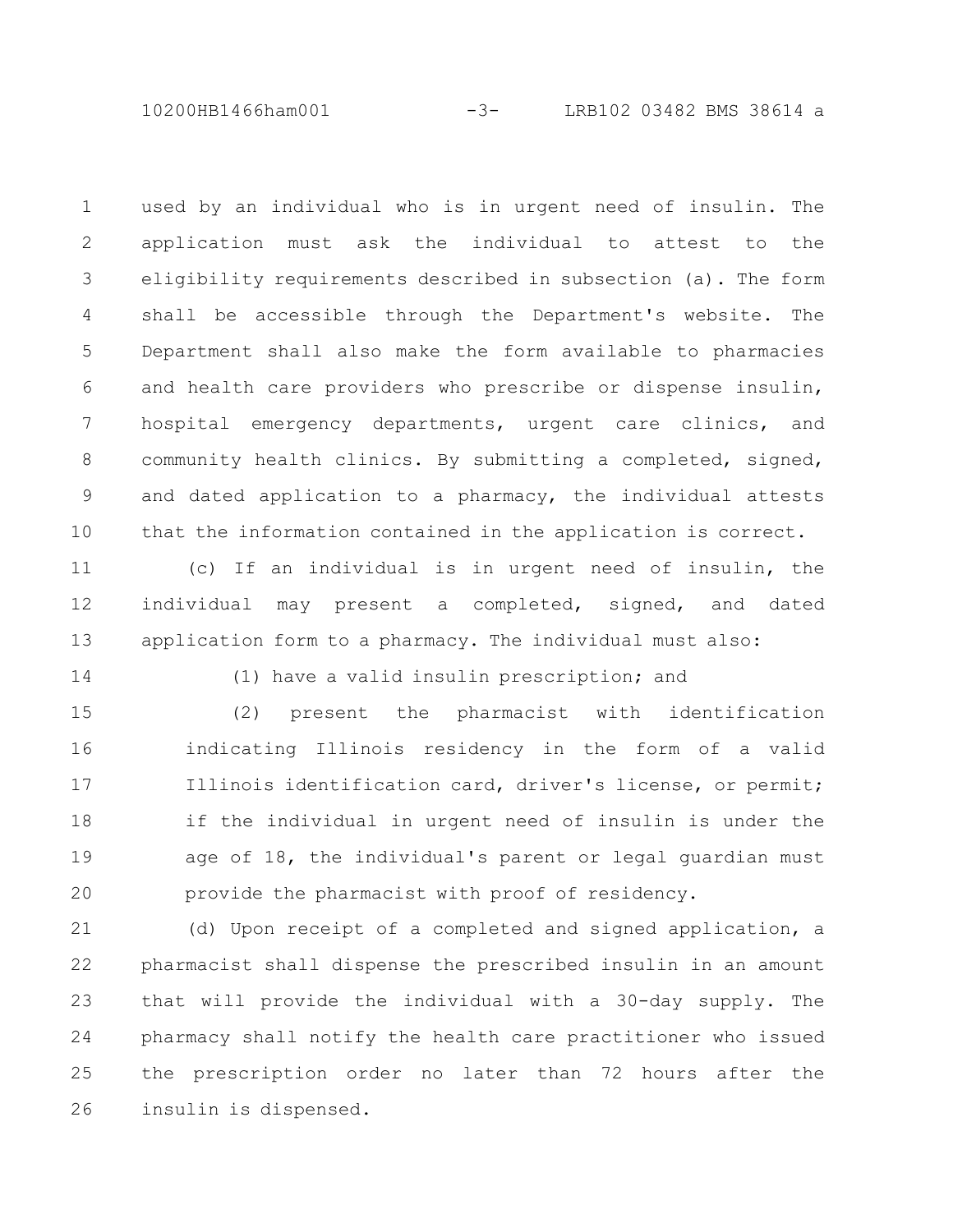10200HB1466ham001 -4- LRB102 03482 BMS 38614 a

(e) A pharmacy may submit to the manufacturer of the dispensed insulin product or to the manufacturer's vendor a claim for payment that is in accordance with the National Council for Prescription Drug Program standards for electronic claims processing, unless the manufacturer agrees to send to the pharmacy a replacement supply of the same insulin as dispensed in the amount dispensed. If the pharmacy submits an electronic claim to the manufacturer or the manufacturer's vendor, the manufacturer or vendor shall reimburse the pharmacy in an amount that covers the pharmacy's acquisition cost. 1 2 3 4 5 6 7 8 9 10 11

(f) A pharmacy may collect an insulin copayment from an individual to cover the pharmacy's costs of processing and dispensing in an amount not to exceed \$35 for the 30-day supply of insulin dispensed. 12 13 14 15

(g) The pharmacy shall also provide each eligible individual with the information sheet described in subsection (i) and a list of trained navigators provided by the Department for the individual to contact if the individual is in need of accessing ongoing insulin coverage options, including assistance in: 16 17 18 19 20 21

22

(1) applying for medical assistance;

(2) applying for a qualified health plan, subject to open and special enrollment periods; 23 24

(3) accessing information on providers who participate in prescription drug discount programs, including 25 26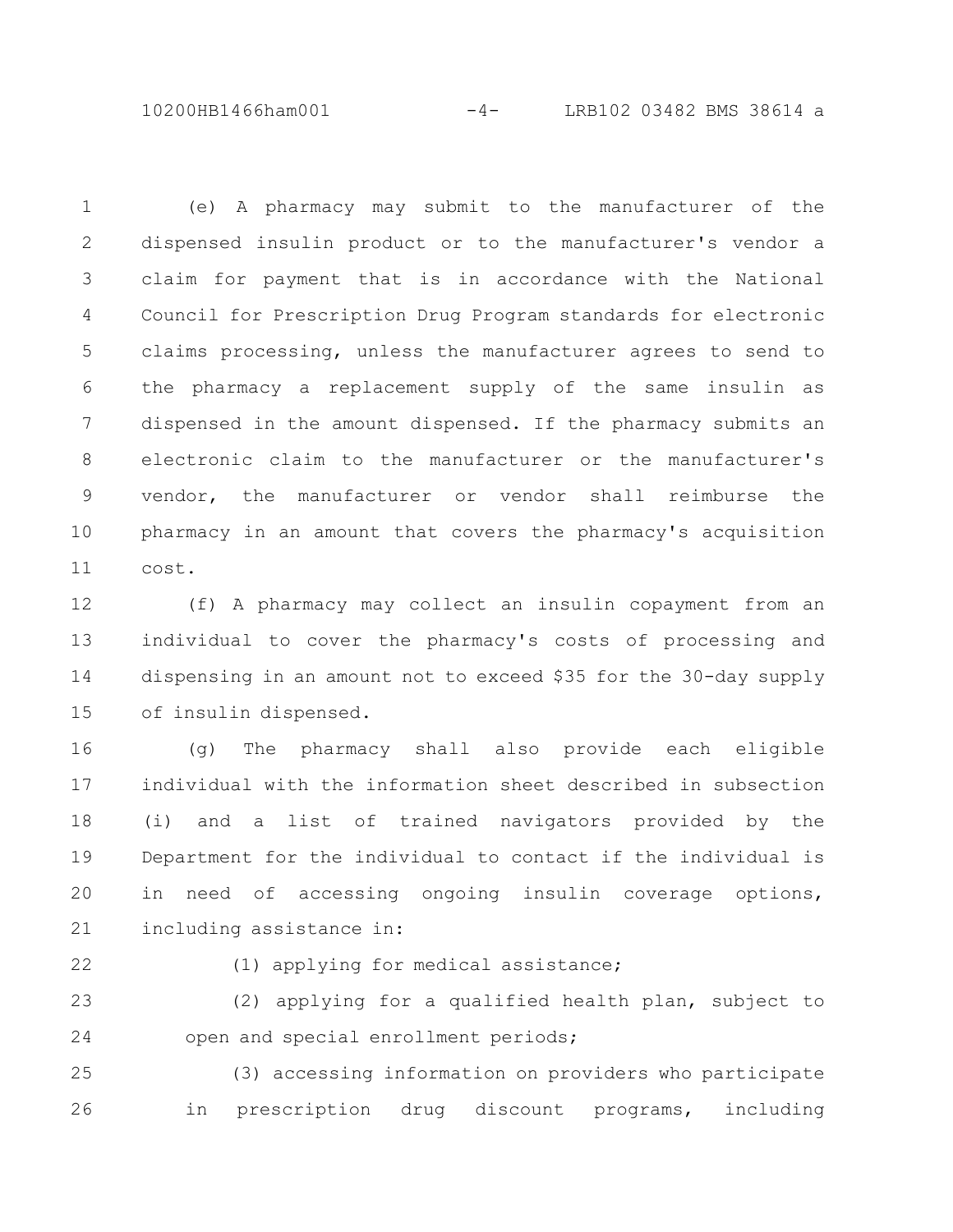10200HB1466ham001 -5- LRB102 03482 BMS 38614 a

providers who are authorized to participate in the 340B program under Section 340b of the Public Health Services Act, Section 256b of Title 42 of the United States Code; and 1 2 3 4

(4) accessing insulin manufacturers' copayment assistance programs and other foundation-based programs. 5 6

(h) A pharmacist shall retain a copy of the application form submitted by the individual to the pharmacy for reporting and auditing purposes. 7 8 9

(i) The Department shall develop an information sheet to post on its website and provide a link to the information sheet on the board's website for pharmacies, health care practitioners, hospital emergency departments, urgent care clinics, and community health clinics. The information sheet shall contain: 10 11 12 13 14 15

(1) a description of the urgent-need insulin program, including how to access the program; 16 17

(2) a description of each insulin manufacturer's cost-sharing assistance program, including contact information on accessing the assistance program for each manufacturer; 18 19 20 21

(3) information on how to contact a trained navigator for assistance in applying for medical assistance or a qualified health plan; and 22 23 24

(4) notification that an individual in need of assistance may contact the individual's local county 25 26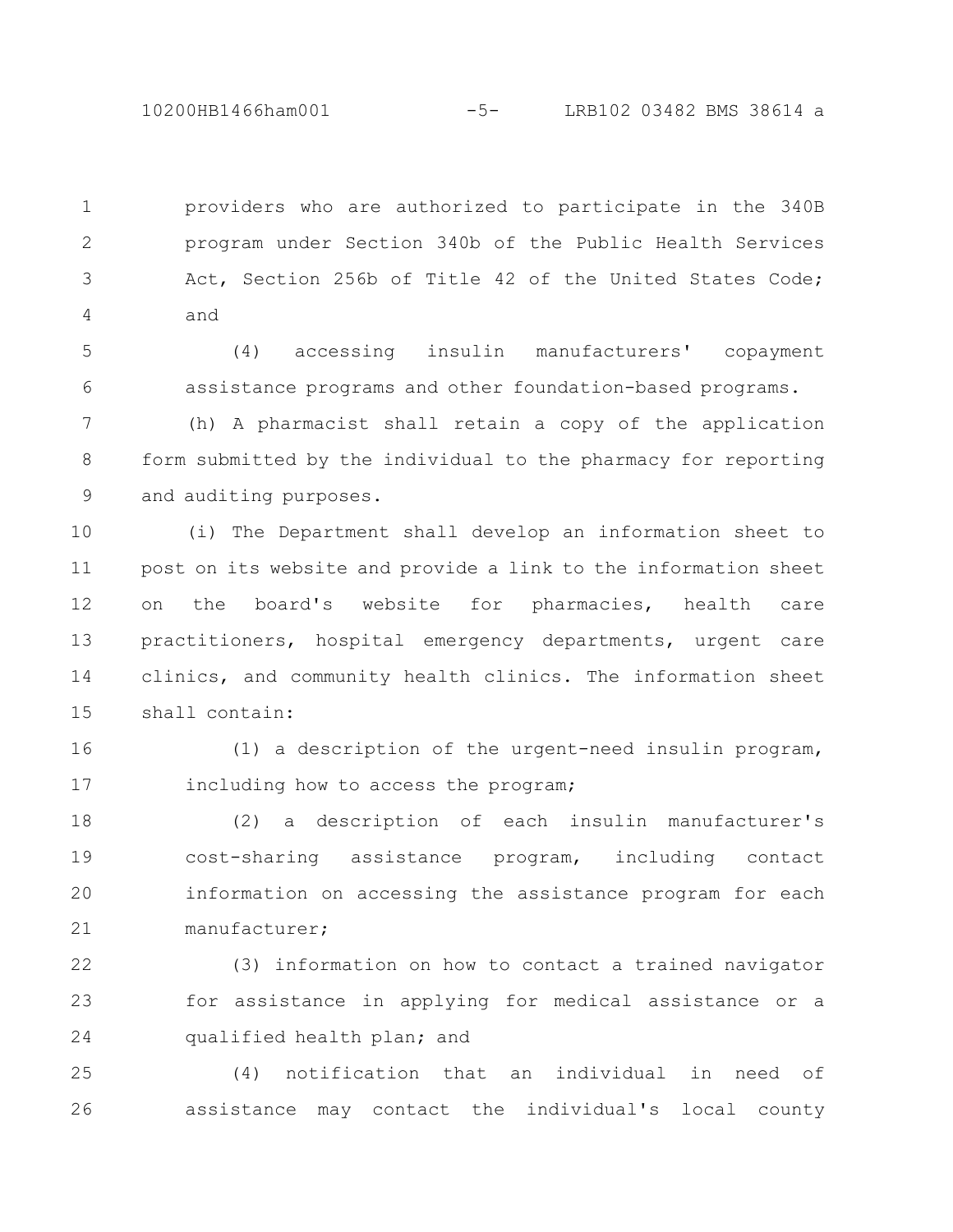social service department for more information or assistance in accessing ongoing affordable insulin options. 1 2 3

(j) The Department shall also inform each individual who accesses urgent-need insulin under this Section that the individual may participate in a survey conducted by the Department regarding satisfaction with the program. The Department shall provide contact information for the individual to learn more about the survey and how to participate. This information may be included on the information sheet described in subsection (i). 4 5 6 7 8 9 10 11

(k) The Department shall develop a training program for navigators to provide navigators with information and resources necessary to assist individuals in accessing appropriate long-term insulin options. 12 13 14 15

(l) The Department shall compile a list of navigators who have completed the training program and who are available to assist individuals in accessing affordable insulin coverage options. The list shall be made available through the Department's website and to pharmacies and health care practitioners who dispense and prescribe insulin. 16 17 18 19 20 21

(m) If an individual has applied for the medical assistance program under the Illinois Public Aid Code but has not been determined eligible or has been determined eligible but coverage has not become effective, the individual may access urgent-need insulin if the individual is in urgent need 22 23 24 25 26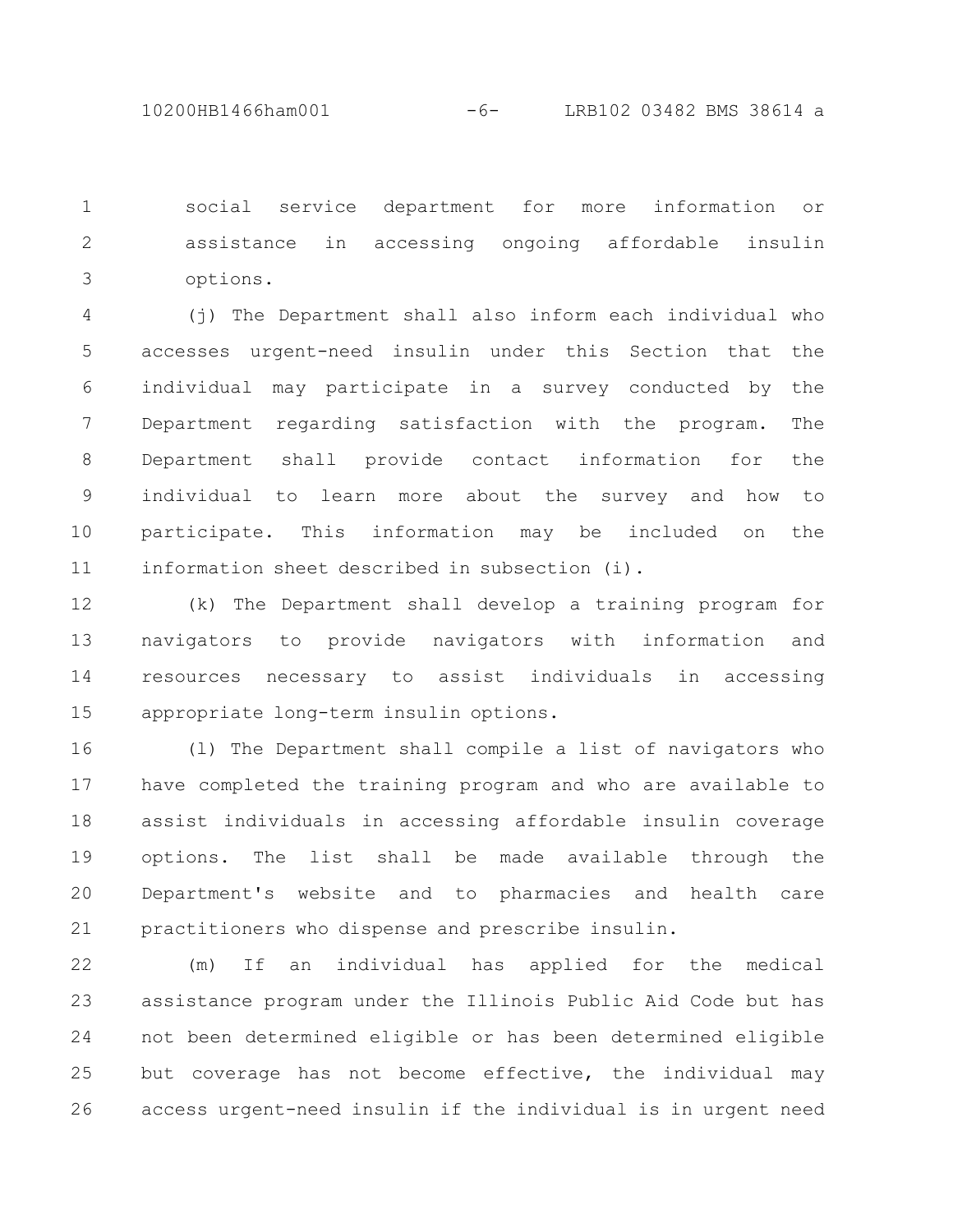10200HB1466ham001 -7- LRB102 03482 BMS 38614 a

of insulin as defined in Section 5. 1

(n) To access an additional 30-day supply of insulin, an individual must attest to the pharmacy that the individual meets the requirements of subsection (m) and must comply with subsection (c). 2 3 4 5

Section 90. The Illinois Insurance Code is amended by changing Section 356z.41 as follows: 6 7

(215 ILCS 5/356z.41) 8

Sec. 356z.41. Cost sharing in prescription insulin drugs; limits; confidentiality of rebate information. 9 10

(a) As used in this Section, "prescription insulin drug" means a prescription drug that contains insulin and is used to control blood glucose levels to treat diabetes but does not include an insulin drug that is administered to a patient intravenously. 11 12 13 14 15

(b) This Section applies to a group or individual policy of accident and health insurance amended, delivered, issued, or renewed on or after the effective date of this amendatory Act of the 101st General Assembly. 16 17 18 19

(c) An insurer that provides coverage for prescription insulin drugs pursuant to the terms of a health coverage plan the insurer offers shall limit the total amount that an insured is required to pay for a 30-day supply of covered prescription insulin drugs at an amount not to exceed \$35 20 21 22 23 24